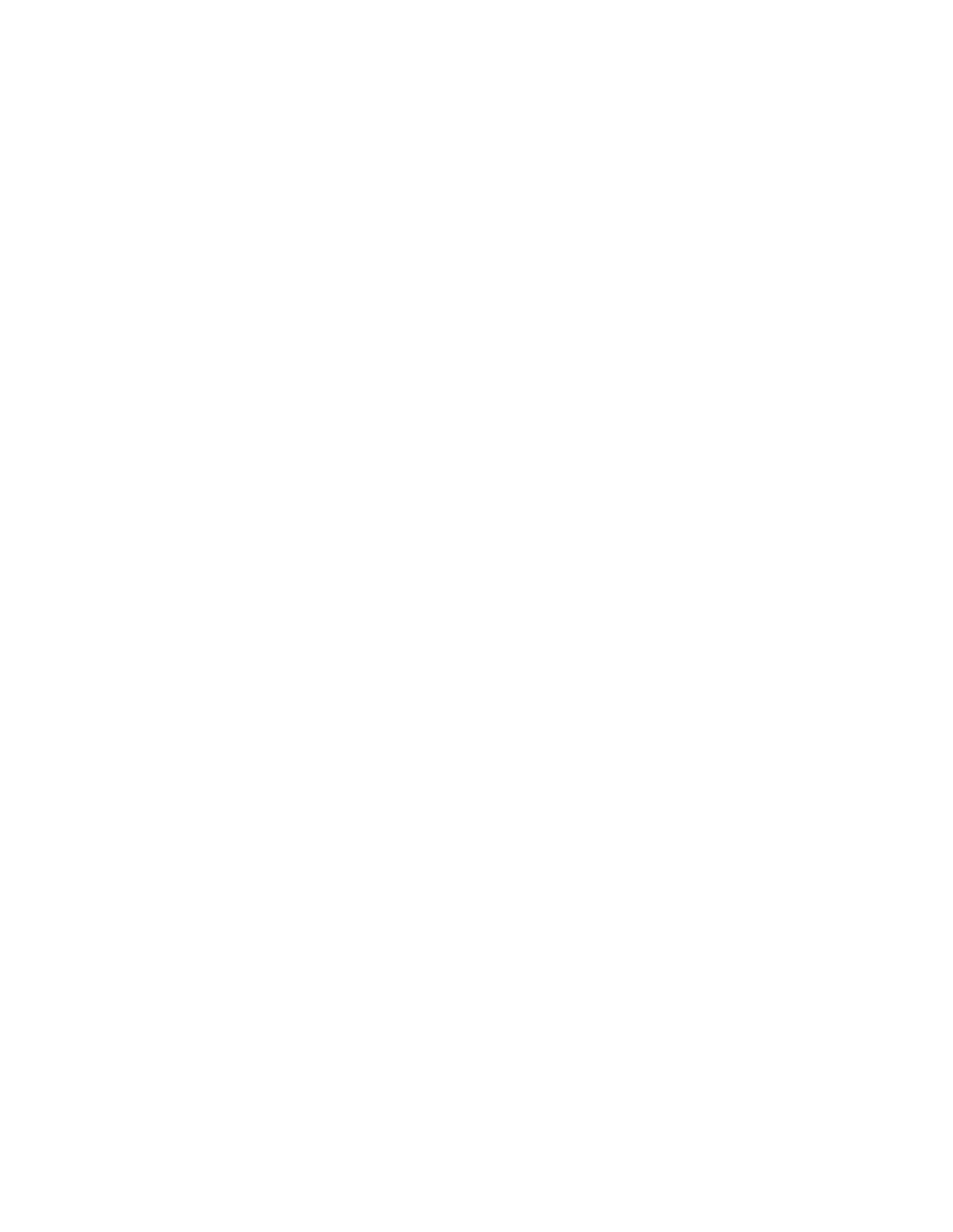## **1.01 General**

This section of the City of Bellevue ("City") Utilities Department Engineering Standards establishes the policies, procedures, and guidelines relating to utilities within the light rail corridor. The criteria for protection of pipe in a shared utility corridor shall include considerations for direct physical interferences, maintenance access encroachments, and stray current corrosion control. Cathodic protection is required for metallic pipe and/or metallic casings. Storm, Sewer, Water Pipes, and Manholes shall pass pressure and purity tests as required in the City of Bellevue Utilities Department Engineering Standards. For non-metallic pipe and/or casings see section 1.07 - Approved Non-Metallic Materials for Piping and Casings for Water, Sewer, and Surface Water.

## **1.02 General Design Guidelines**

- A. Restricted Utility Zone (RUZ) defines the clearance for all utilities around a light rail as follows:
	- 1. Horizontally no less than 10- ft from the outside edge of the light rail guideway unless otherwise approved by the City, without regard to depth and additional length as required to accommodate a 2 to 1 slope excavation for pipe proximate to ballasted track, a ballast wall or other retaining wall, or for deep excavations.
	- 2. Vertically the top of utilities, encasements, sleeves, or casings crossing the rail shall be a minimum of 1 ft vertical clearance from the power and signal ducting or other structures and typically 6 ft below top of rail. Where a sewer or storm pipe is crossing below the rail and the pipe needs to maintain a certain line or grade for gravity flow, the vertical clearance may be reduced subject to the approval by the City.
	- 3. For elevated sections of track, horizontally at a minimum distance of 10 ft clearance to columns and vertically wherever the overhead clearance is reduced to less than 14 ft.
- B. All utilities within RUZ shall be relocated unless otherwise approved by the City. Pipe outside this zone may remain in place unless affected by grade changes, limited access, clearances or otherwise affected by light rail construction. Hence, all utilities horizontally within the following limits shall be relocated.
	- 1. 10-ft minimum from the outside edge of the light rail guideway; and
	- 2. 10-ft minimum clearance to columns of elevated sections of track.

Replaced crossings shall be a minimum of 1-ft clearance from the power and signal ducting. Where there is no alternative to reinstalling a parallel metallic pipe within the RUZ, the pipe shall be cathodically protected and the adjacent track slab section shall be constructed with a dielectric insulating liner.

C. Design considerations must anticipate construction sequencing and ongoing utility service needs. Provide design to maintain critical services during construction.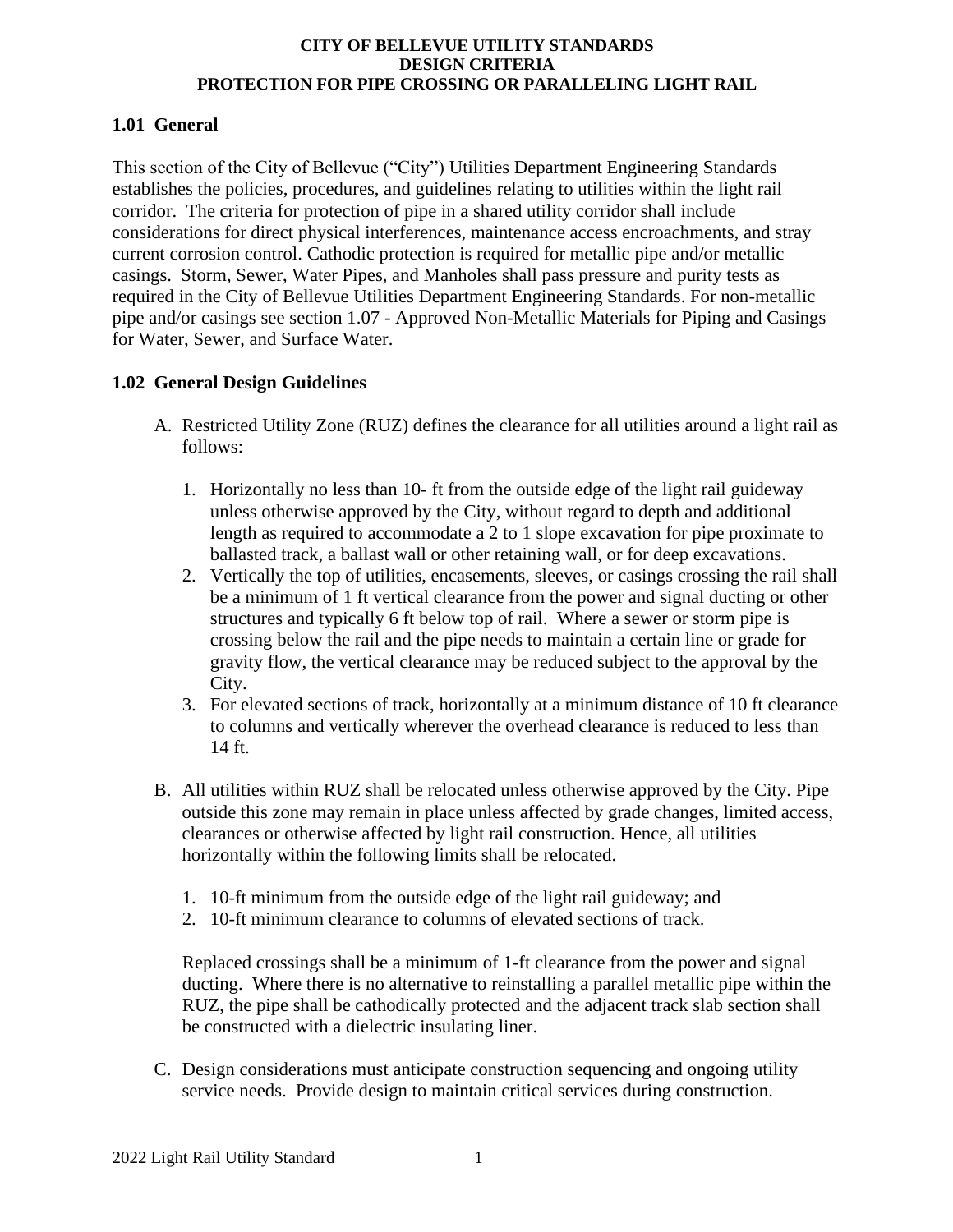- D. The design depth of the track section shall be kept to a minimum by modifying the under-track power and signal ducting to lessen the impact on crossing utilities.
- E. In exceptional instances where the distance to accommodate a benched 2 to 1 slope for excavation is not feasible, the design criteria shall allow for shoring, however the minimum distance from the track shall be sufficient for the pipe excavation to be shored a minimum of 10 ft from the edge of the light rail guideway. Any section of pipe not meeting these criteria shall be specifically identified and additional corrosion control measures taken to include, as a minimum, a secondary insulating liner for the adjacent track.
- F. All utilities shall cross the rail at 90° to the rail centerline unless approved by the City. Manholes, valves, and other utility-related appurtenances requiring periodic maintenance or operation should not be placed within the RUZ.
- G. If the light rail traction substation is DC grounded, including diode grounding, relocate all metallic pipes a minimum distance of 200 feet from the traction substation ground mat; and where facilities must be relocated within the 200-foot zone, dielectrically isolate and cathodically protect that section of pipe. If the light rail design includes a contingency DC collector cable parallel to the rail, then all utilities within the transit corridor ROW shall be protected in accordance with the RUZ criteria for a distance extending 100 feet beyond both ends of the cable.
- H. All abandoned pipes shall be plugged and filled with Controlled Low Strength Material (CLSM).
- I. Contract documents shall require all specified pipeline testing and verification for utilities installed by Sound Transit prior to acceptance of their construction.

## **1.03 Water System Relocation and Corrosion Protection**

- A. All water mains and appurtenances within RUZ shall be relocated.
- B. Water pipe crossing a light rail system shall be cased under the track within the limit defined in 1.02.B. Wherever possible, steel casings shall be located to facilitate future retrieval of the carrier pipe.
- C. At water main crossings, provide cathodic protection for both the metallic casing and the ductile iron carrier pipe, and provide valves and dielectric isolation both sides of the track crossing at the connection to the adjoining pipe and at interties between pipes crossing and pipes paralleling the light rail.
	- 1. At intersections, locate the valves and dielectric isolation in the adjacent streets.
	- 2. Locate valves to minimize outages at service connections
	- 3. To facilitate construction and minimize future service disruptions provide valves with a maximum spacing of 500 feet on mains paralleling the light rail guideway.

2022 Light Rail Utility Standard 2 D. Pipe Thrust and Joint Restraint Design: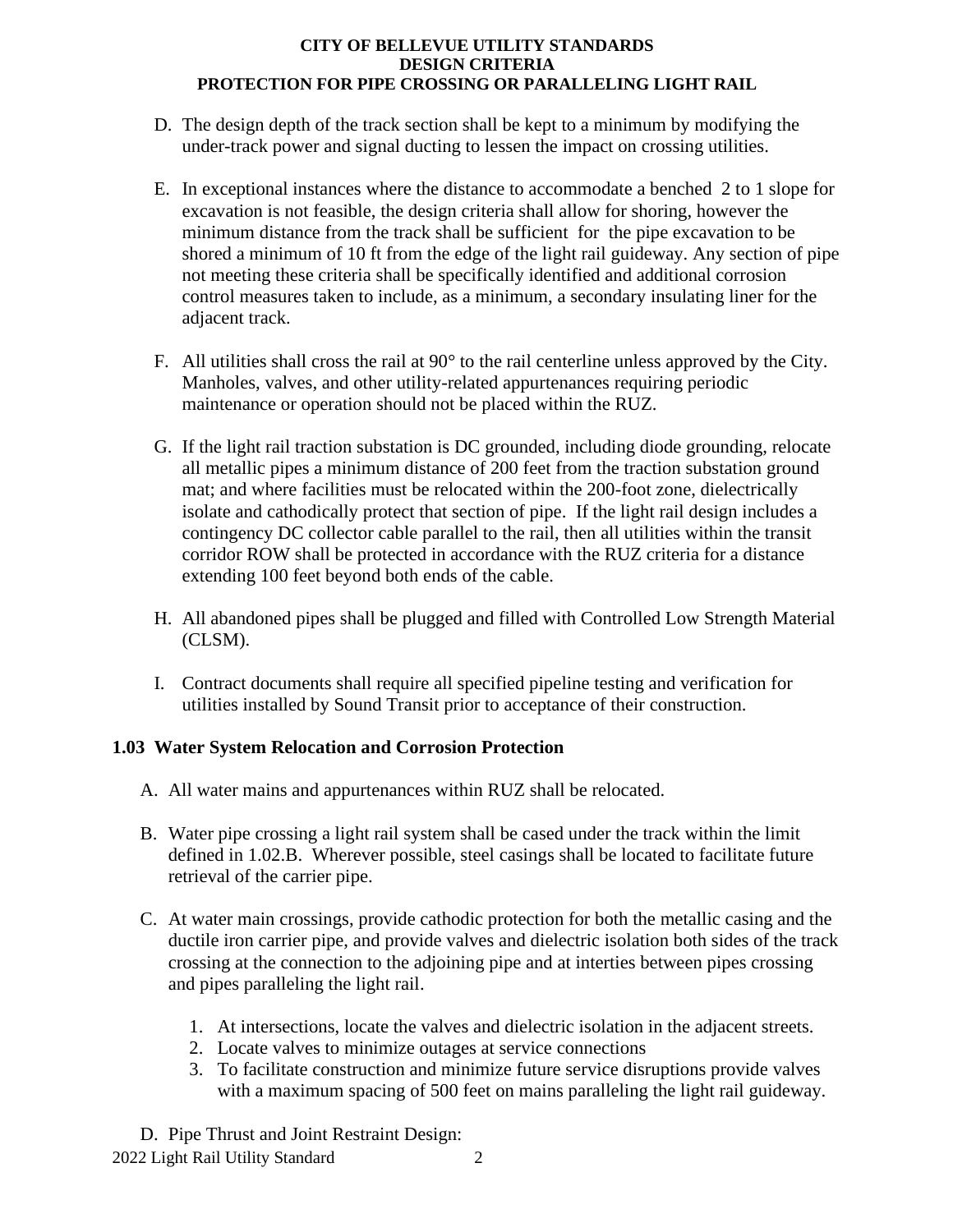- 1. All carrier pipe joints in the casing shall be restrained. But this restrained length does not contribute to restrained length design.
- 2. Restrain both sides of the valve to allow the pipe on either side of the valve to be removed.
- 3. Restrain all fittings.
- E. Steel casing pipe shall have welded joints, dielectric coating, and be protected with galvanic anodes. Casing pipe installed in an open trench shall have tape wrap coating, and casing pipe that is bored shall have fusion-bonded epoxy coating with field-coated joints and all appurtenances shall be epoxy coated. Casing installations shall include dielectric spacers, end seals, anodes, and test stations. Open trenching is the preferred casing installation method. Where open trenching is not feasible, casing can be bored if it is approved by the City. For bored installations, steel casing pipe may be uncoated without anodes in lieu of coated steel pipe with anodes. Regardless of construction methods used, the minimum wall thicknesses shall be based on American Railway Engineering and Maintenance-of-Way Association (AREMA) design standards.

| <b>Casing Nominal Diameter</b> | <b>Wall Thickness</b> |
|--------------------------------|-----------------------|
| (inch)                         | (inch)                |
| 6 thru 14                      | 0.25000               |
| 16                             | 0.28125               |
| 18                             | 0.31250               |
| 20                             | 0.34375               |
| 22                             | 0.34375               |
| 24                             | 0.37500               |
| 26                             | 0.40625               |
| 28                             | 0.43750               |
| 30                             | 0.46875               |
| 32                             | 0.50000               |
| 34                             | 0.53125               |
| 36                             | 0.53125               |

- F. Refer to Specification Section 264213 and Sheet 1 and Sheet 2 of the Cathodic Protection Standard Details for the requirements of test stations and galvanic anodes.
- G. Ductile iron mains inside the casing shall be of Class 56.
- H. When grade and construction changes are needed along an existing cast iron water main, the cast iron pipe strength and potential joint leakage due to excessive deflection from added loadings (earth and live loads) shall be evaluated. Mitigation measures shall be taken to resolve identified issues.
- I. Casings shall be used for all pipe crossings except that solvent welded Schedule 80 PVC sleeves may be used for water service pipes 2" and smaller. The sleeve inside diameter shall be at least 2" larger than the service pipe outside diameter. Refer to Sheet 3 of the Cathodic Protection Standard Details.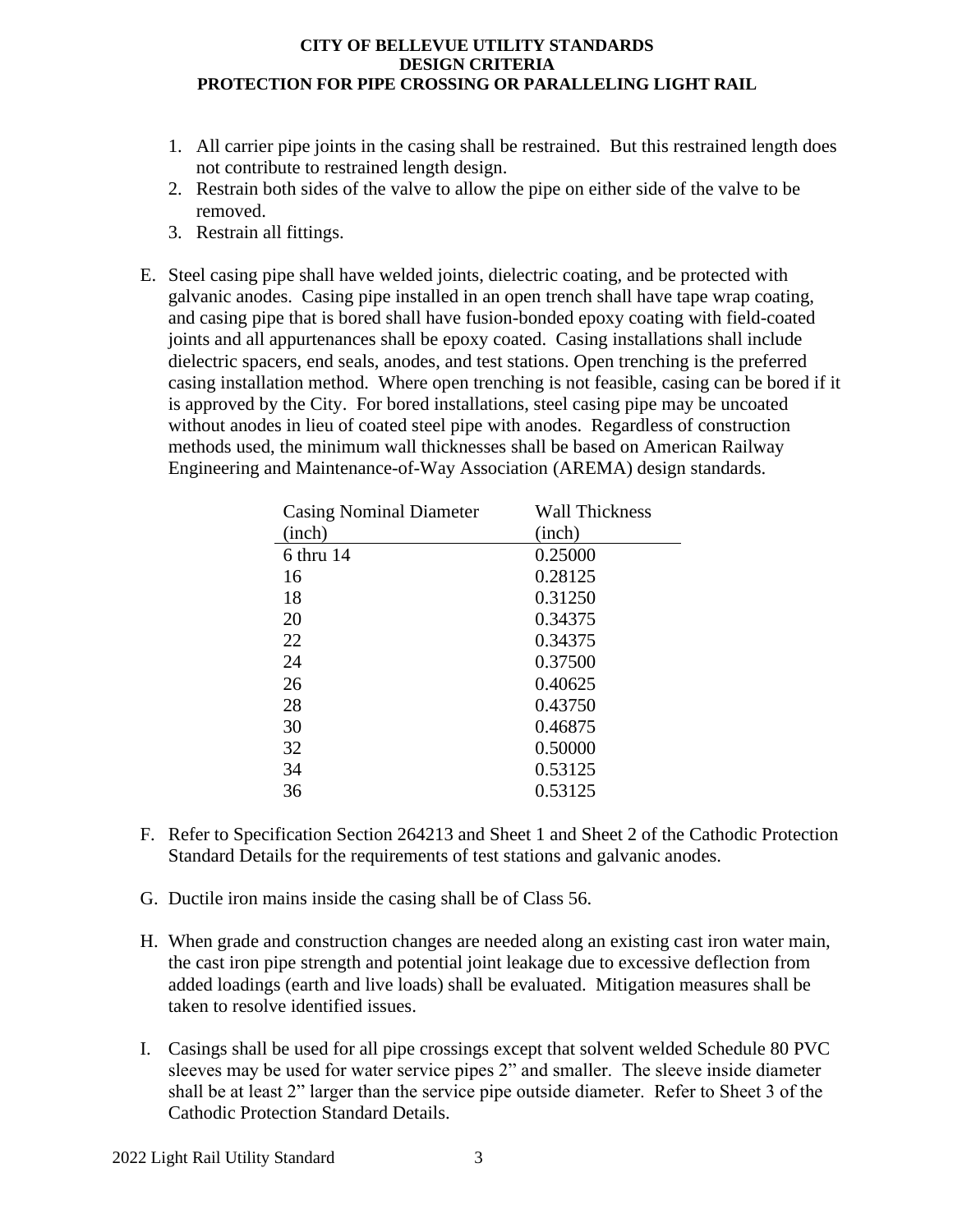- J. Copper services crossing light rail track shall be of continuous tubing with no fittings and shall be tape wrapped and sleeved under the track and for a minimum of 10 feet beyond the edge of rail guideway (as referenced by face of curb outside of the rail slab). The interstitial space between the tape wrapped copper service and the plastic pipe shall be dry and sealed with a water tight connection.
- K. All new ductile iron water mains within the street right-of-way and running parallel to the light rail shall be made electrically continuous with joint bonds and shall be dielectrically isolated into sections of 500 feet maximum length and at all connections. In addition, the ductile iron mains shall be poly wrapped, and have anodes and test stations.
- L. Cathodically protected pipe shall be dielectrically isolated from adjoining mains and services. Provide ground rods on the customer side of meters that are isolated from the service. Provide polarization cell replacements (PCRs) or other devices as required for safety where there may be a touch or step potential between the local grounding and remotely grounded pipe such as at hydrants and services near platforms or power traction stations.
- M. Additional fire hydrants shall be provided as necessary to allow for fire suppression without requiring hoses to cross the tracks.
- N. Construction, Maintenance and Repair Provisions To accommodate construction and future water system maintenance and repair, provide isolation valves for both sides of a rail crossing and at maximum 500-ft lengths along water lines that parallel the light rail.
- O. Test stations shall be provided at all dielectric isolation joints, casings, and at minimum 500-ft length intervals and as shown.
- P. Pipes below the overhead tracks shall be treated the same as those for the tracks on grade except the distance for clearance shall be based on the horizontal location of structural column and vertically wherever overhead clearance is reduced to less than 14 feet.

#### **1.04 Sanitary and Storm Sewer Relocation and Corrosion Protection**

- A. All sewers within the RUZ shall be relocated.
- B. All sewer crossings shall be in casings unless where otherwise approved by the City of Bellevue.
- C. All new ductile iron sewer mains and metallic storm drain pipe within the street right-ofway and running parallel to the light rail shall be made electrically continuous with joint bonds and shall be dielectrically isolated into sections of 500 feet maximum length and at all connections. In addition, the ductile iron and metallic mains or pipe shall be poly wrapped, and have anodes and test stations.
- D. For casings, refer to 1.03 above.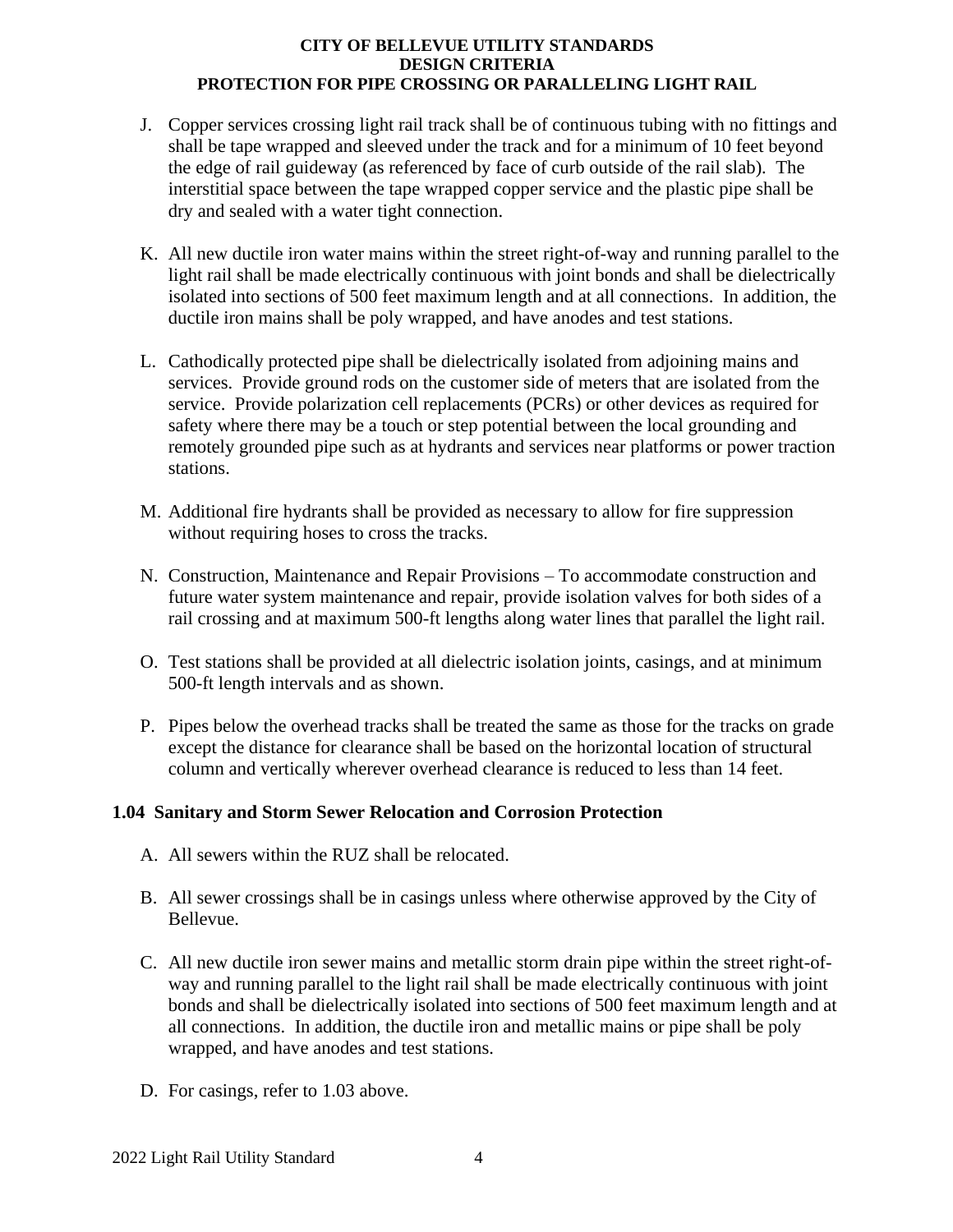## **1.05 Criteria for Light Rail Track-to-Earth Resistance.**

- A. Rail–to-Earth resistance shall be a minimum of 250 ohms/1,000-ft of four rail tie–andballast track, 250 ohms /1,000 -ft of four rail direct fixation track, and 250 ohms/1,000- ft of four rail embedded track.
- B. The test method shall assure that no one short is greater than 20 ohms. Construction methods shall include high voltage holiday tests; for sections of embedded rail holiday testing shall be done prior to concrete placement and provide isolation testing between rail and rebar immediately prior to placing concrete.
- C. If the Rail-to-Earth Resistance criteria are not met, the transit authority will make all reasonable efforts to determine the cause and correct the deficiency. If correction is not feasible the transit authority will consult with the City to arrive at an acceptable remedy.

## **1.06 Criteria for Maintenance Agreement**

- A. The transit authority shall provide the following documentation to the City for approval:
	- 1. A baseline report of stray current control including as a minimum Rail-to-Earth Resistance, and if traction substations are DC grounded provide current measurements, and if a proprietary stray current system is installed provide findings.
	- 2. A light rail track cleaning program;
	- 3. Immediate Rail- to-Earth Resistance testing of all repaired and replaced track;
	- 4. A monitoring and maintenance program to assure continued Rail-to-Earth Resistance and stray current control.
	- 5. The City of Bellevue shall be notified if the Transit Authority elects to operate the system DC (diode) grounded.

## **1.07 Approved Non-Metallic Materials for Piping and Casings for Water, Sewer, and Surface Water.**

The following materials are acceptable alternatives to metallic pipe for water, sewer, and surface water mains (crossings and parallel mains) and steel casings to be used for rail crossings and relocations within the Restricted Utility Zone (RUZ) of water, sewer, and surface water pipes. The use of non-metallic piping for relocations and crossings, and for casings in lieu of metallic pipe and steel casings (metallic pipe) will eliminate the requirement for furnishing and installing exothermic welds between pipe joints, galvanic anodes, test stations, and other related materials for cathodic protection.

- A. Water main pipe: AWWA C-900, DR-18, gasketed joint (for pipe  $\lt$  = 12-inch diameter) AWWA C-905, DR-18, gasketed joint (for pipe > 12-inch diameter)
- B. Sewer main pipe: AWWA C900/C905 PVC Pipe: Gravity sewer pipe shall be manufactured in accordance with AWWA Standard C900 or C905, with the following additional requirements or exceptions: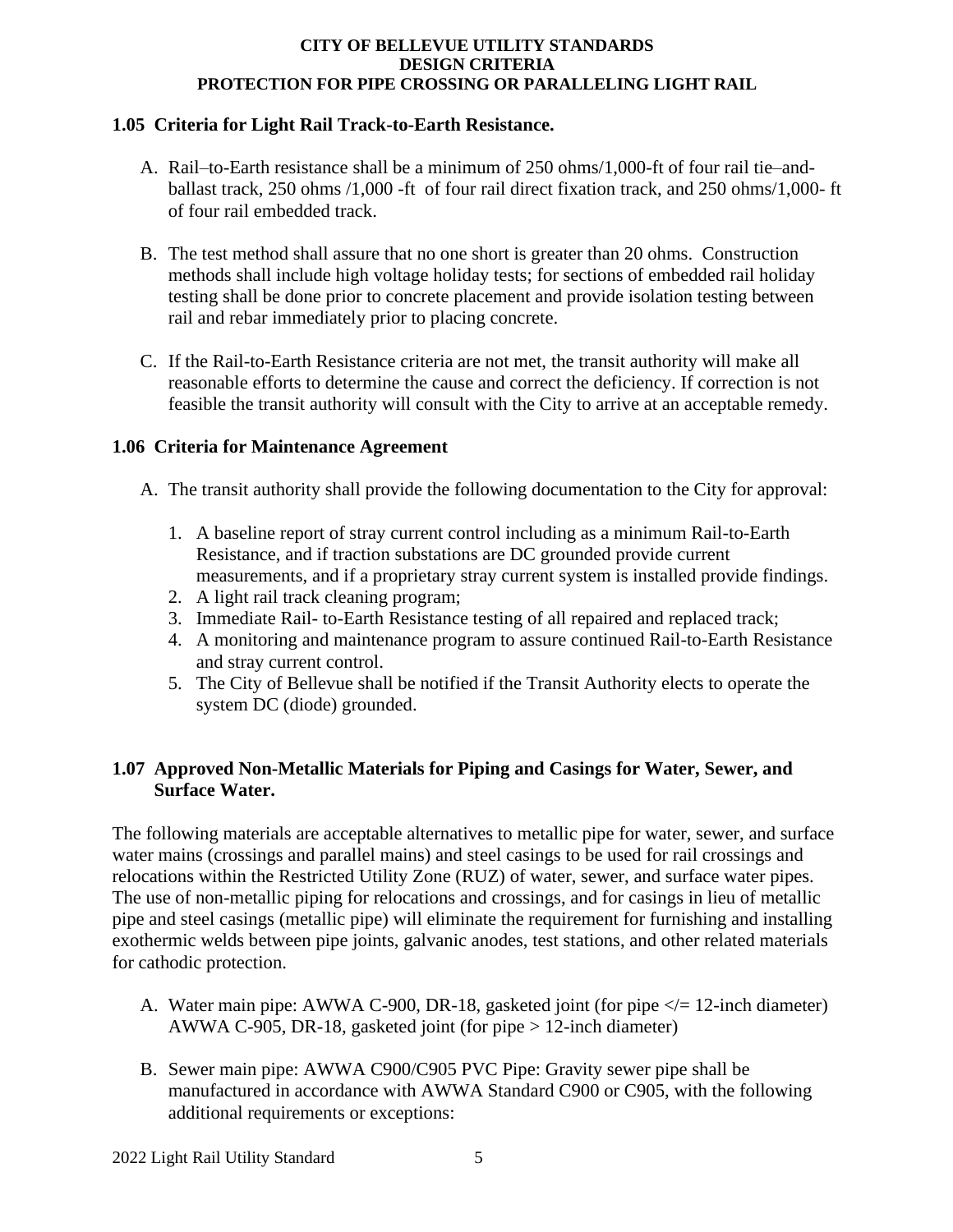AWWA PVC pipe shall be furnished in cast iron pipe equivalent outside diameters. For nominal diameters 4" through 12", refer to AWWA C900. For nominal diameters 14" through 48", refer to AWWA C905.

AWWA C900 and C905 PVC pipe up to 30" nominal diameter shall be DR 18. Dimension Ratio (DR) for nominal diameters greater than 30" shall be as approved by the City. Pipe joints shall be manufactured using an integral bell with an elastomeric gasket push-on type joint. Elastomeric gaskets shall conform to ASTM F-477. All fittings shall be PVC, compatible with pipe class called for in the plan, unless otherwise approved. PVC fittings shall conform to AWWA C900 and C905 with respect to joint dimensions and physical properties.

C. Storm Drain Pipe and Culvert Materials: Materials shall meet the noted sections of the Standard Specifications and as modified herein:

AWWA PVC pipe shall be furnished in cast iron pipe equivalent outside diameters. For nominal diameters 4" through 12", refer to AWWA C900. For nominal diameters 14" through 48", refer to AWWA C905.

AWWA C900 and C905 PVC pipe up to 30" nominal diameter shall be DR 18. Dimension Ratio (DR) for nominal diameters greater than 30" shall be as approved by the City. Pipe joints shall be manufactured using an integral bell with an elastomeric gasket push-on type joint. Elastomeric gaskets shall conform to ASTM F-477. All fittings shall be PVC, compatible with pipe class called for in the plan, unless otherwise approved. PVC fittings shall conform to AWWA C900 and C905 with respect to joint dimensions and physical properties.

Corrugated Polypropylene Pipe (Double and Triple Wall) shall meet ASTM F2736 requirements. Double wall corrugated polypropylene pipe is approved for use in culvert and storm drainage applications in 12 to 30-inch diameters. Triple wall corrugated polypropylene pipe is approved for use in culvert and storm drainage applications in 12 to 42-inch diameters.

- D. Casings for Water, Sewer, and Surface Water Mains: AWWA C-905, DR-18, gasketed joint (for casings up to 24-inch diameter).For casings over 24-inch in diameter, nonmetallic casings and materials may be approved on a case by case basis provided engineering analysis shows it does not unduly deform under long term applied loadings and has a predicted longevity in excess of 100 years. Controlled density fill should be used to fully bed and encase non-metallic casings over 24-inch in diameter to prevent long term deformation. Mortar end seals for casings 24-inch in diameter and over may be approved on a case by case basis. Casing spacers per Utilities Department Engineering Standards are required for all carrier pipes.
- E. Pipe zone bedding and compaction for pipe and casings shall conform to Utilities Department Engineering Standards for flexible pipe.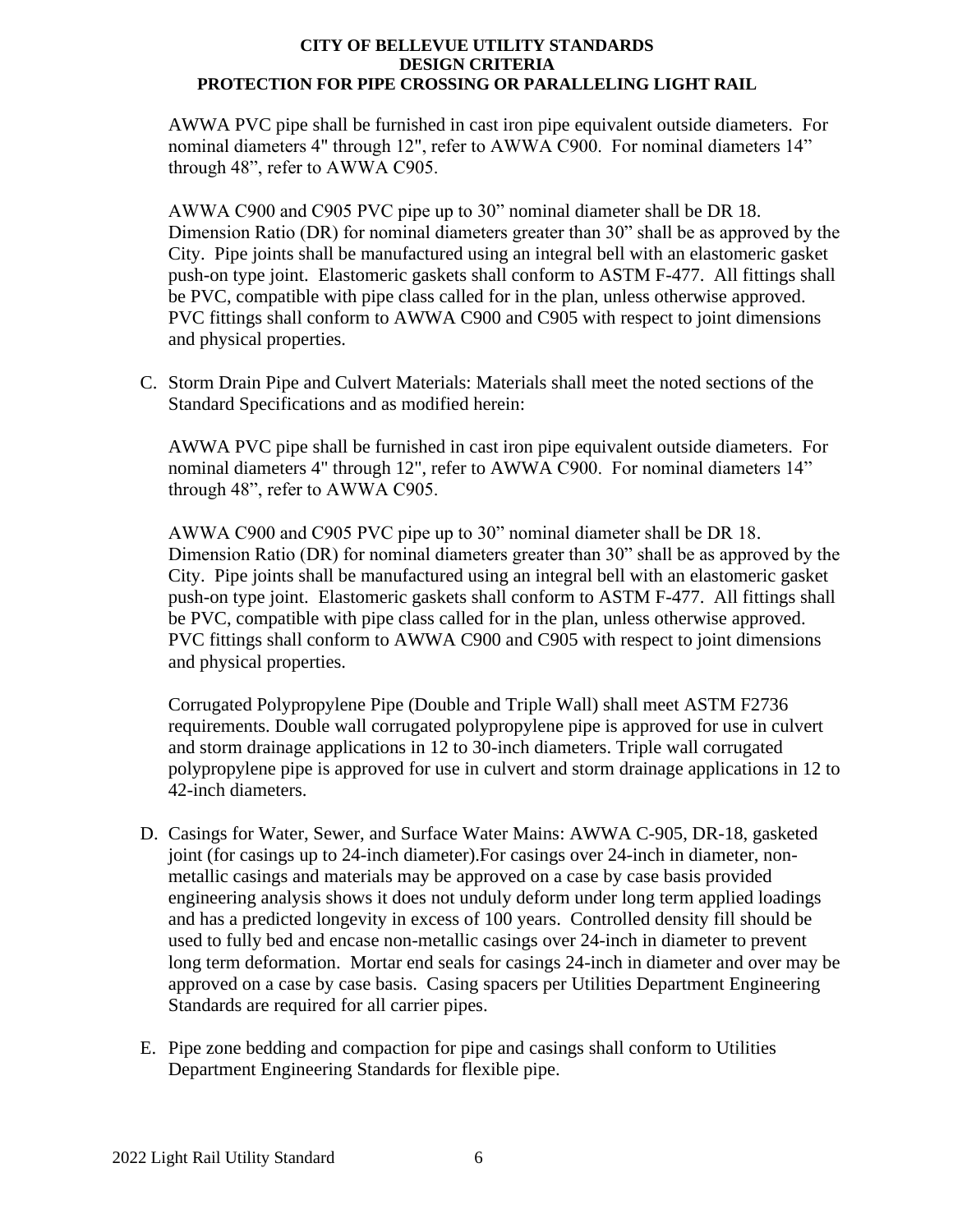## **SECTION 264213** – **CORROSION CONTROL**

## **PART 1 -- GENERAL**

#### 1.1THE REQUIREMENT

A. The Contractor shall provide all equipment and materials required for a complete corrosion control system. Contract drawings indicate the extent and general arrangement of the system. The electrical isolation of the underground facilities, when not specified elsewhere, shall be included as a part of this Section of these specifications, and shall be accomplished in accordance with acceptable industry practice. The Contractor shall coordinate and properly relate his work to the site and to the work of all trades.

#### 1.2 QUALITY CONTROL

A. All material and equipment shall be installed in accordance with the recommendations of the manufacturer as approved by the Owner's Representative to conform to the Contract Documents. The installation, including testing, shall be performed by an organization that has not less than 5 years' experience in this type of work.

#### 1.3 CONTRACTOR SUBMITTALS

- A. Installation and Testing Submit the name of the firm, the number of years of experience, and a list of not less than 5 installations that have been tested and found satisfactory in the last 5 years. Submit written documentation of experience as a professional engineer regularly performing cathodic protection work or certification as a NACE Cathodic Protection Specialist for all personnel performing field testing.
- B. Shop Drawings Provide submittals for all products referenced in this section, shown on the drawings, and those required for a complete system. Submittals shall include catalog number, cuts, and other descriptive data.

All shop drawings for the work covered in this Section shall be submitted at one time as a single submittal in order to demonstrate that the items have been properly coordinated and function properly as to the item's specific use, either by a particular type number reference on the drawings or in the specifications, or by a description of its specific location.

C. Test reports – Submit field test reports as specified in this section.

#### 1.4 QUALITY CONTROL

A. All material and equipment shall be installed in accordance with the recommendations of the manufacturer as approved by the Owner's Representative to conform to the Contract Documents. The installation, including testing, shall be performed by an organization that has not less than 3 years' experience in this type of work.

## **PART 2 -- PRODUCTS**

#### 2.1 EXOTHERMIC WELDS AND PIN BRAZING

A. Weld Materials - Molds, cartridges, and all required materials for exothermic (copper)

2022 Light Rail Utility Standard 7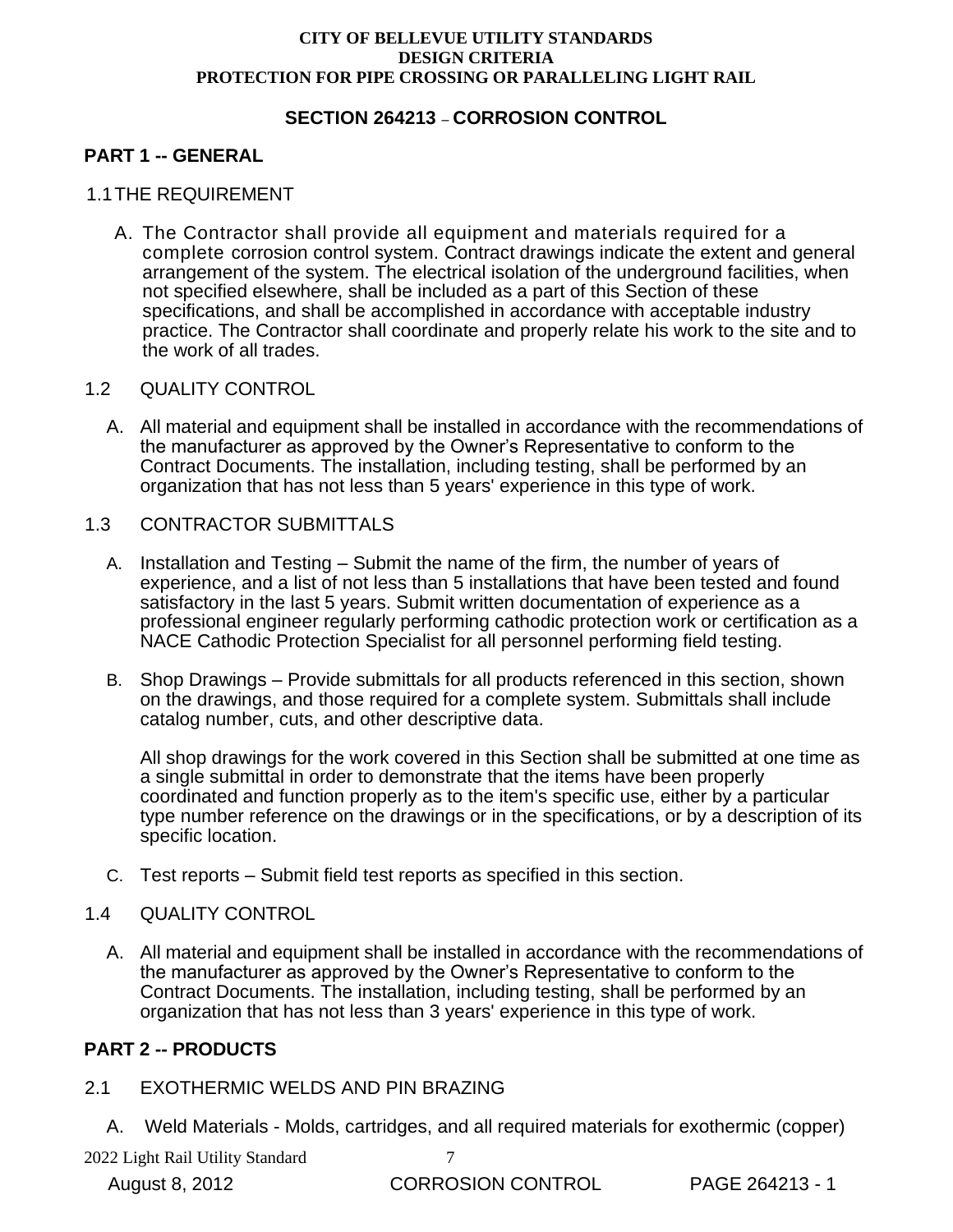welding shall be as produced by "Cadweld", Erico Products, Inc., or approved equal. Provide molds and cartridges of a size and material as recommended in writing by the manufacturer. Molds for exothermic welding shall be graphite; ceramic molds are not acceptable.

- 1. Ductile Iron Pipe For connection to ductile iron pipe, use "Cadweld" XF-19 alloy weld metal or approved equal.
- 2. Cast Iron Pipe For connection to cast iron pipe, use "Cadweld" XF-19 alloy weld metal or approved equal.
- 3. Steel Pipe For connection to steel pipe, use "Cadweld" F-33 alloy weld metal alloy or approved equal.
- B. Terminals All wires used with exothermic welds shall have formed sleeve terminals and shall be welded using the reduced weld size and special weld mold for formed terminals, as specified in writing by the manufacturer. The formed terminals may be factory fabricated or may be field formed using sleeves and a hammer die. Connections to mortar coated steel or concrete cylinder pipe shall be exothermically welded to a 1/2 inch diameter steel rod preinstalled on the pipe by the pipe manufacturer.
- C. Pin Brazing Pins, studs, lugs and ferrules shall be as recommended in writing by the manufacturer for the wire size, pipe material, and pin braze machine settings.
- D. Weld Caps Furnish weld caps of high-density plastic, 10 mils (minimum) thickness Handy Cap IP, as manufactured by Royston Laboratories, or approved equal. Provide caps that incorporate a dome for the weld, a tunnel to contain the lead wire from the weld connection, and a base plate to cover the prepared pipe surface. Weld caps shall be provided pre-filled with mastic/adhesive and have an integral primer for adhesion to the pipe or structure. Weld caps shall be sized for the exothermic or pin brazed connection.

## 2.2 GALVANIC ANODES

A. Supply galvanic anodes of the quantity, composition, dimensions, metal weight, and packaged backfill as shown or noted on the drawings. Provide magnesium anodes, nominal 20 inches long and nominal 30 pound bare metal weight. Magnesium anodes shall meet the requirements of ASTM B-843-M1C High Potential Magnesium Alloy and ASTM G97 with an open circuit potential of (-)1.7VDC to CSE and a current efficiency of 50%. The anodes shall be prepackaged in a permeable cloth bag containing the manufacturer's prescribed backfill and the packaged anode shall be nominal 2.5 times the bare anode weight. The anode lead wire shall be solid copper wire, AWG #12 or #10, with TW-, THHN-, or USE-type insulation, and the connection to the anode shall be silver soldered by the manufacturer and shall be of an un-spliced length specific to the application but not less than 15 feet.

## 2.3 TEST STATIONS AND COUPONS

- A. Test stations Flush-mounted test stations shall be as shown on the drawings with City's standard CIV boxes and covers.
- B. Cathodic Protection Monitoring Coupons Provide coupons, steel or ductile iron, to match the pipe material type. The coupon shall have 2 wires connected with a silver

2022 Light Rail Utility Standard 8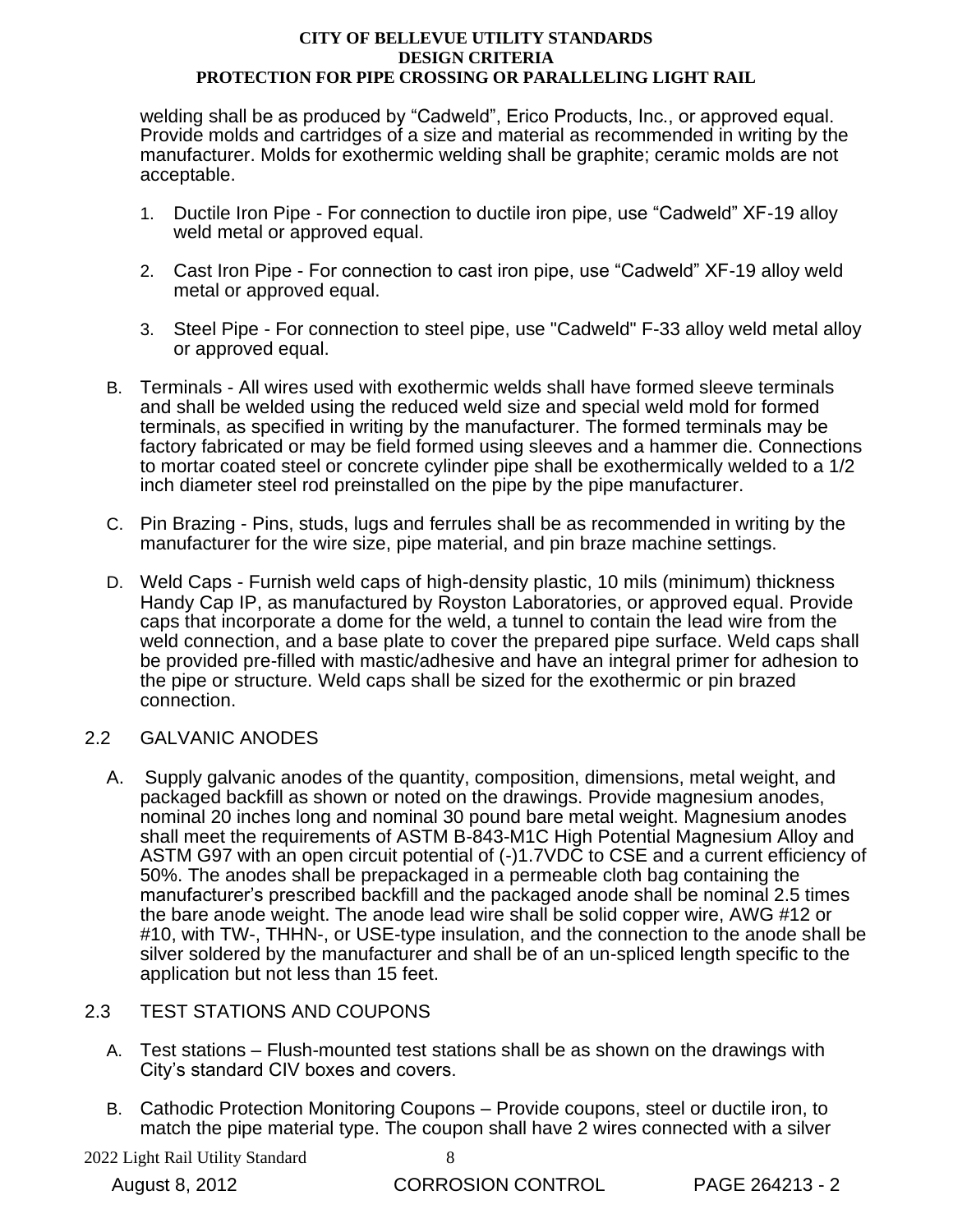soldered potted connection, and with a minimum length of 10 feet. Provide MC Miller IR-Free coupons or approved equal. The coupon access drop tube shall be Schedule 40 PVC pipe, 2 inches in diameter.

#### 2.4 WIRE

- A. Wire for test stations and joint bonds larger than AWG #10 shall be single-conductor, stranded copper, with USE-type insulation. Wire AWG #10 or smaller shall be solid not stranded, with TW-, THHN-, or USE-type insulation. Provide the wire size as specified or shown.
- 2.5 SPLIT BOLTS AND INSULATION FOR SPLIT BOLT CONNECTIONS
	- A. Provide bronze split bolts, sized for the wire to be joined; insulating putty, 3M Scotchfill or approved equal; and vinyl electrical tape, 3M Scotch Super 33 or approved equal.
- 2.6 GROUND RODS AND CLAMPS
	- A. Provide hot-dipped galvanized ground rods, 5/8 inch diameter 8 foot length. Provide bronze clamps, and AWG #6 or #4 stranded copper wire with USE-type insulation for connections between pipe and ground rod.
- 2.7 INSULATION FOR DIELECTRIC ISOLATION
	- A. Insulating Flange Joints Flange insulation shall include a full face insulating gasket, a full-length insulating sleeve for each bolt, and two insulating washers and two steel bearing washers for each flange bolt.
		- 1. Sleeves and Washers Insulating sleeves and washers shall be Pyrox G-10. Both the insulating washers and the steel washers shall fit over the outside diameter of the sleeve and shall fit within the bolt facing of the flange.
		- 2. Gaskets Gaskets shall be full faced, Styrene Butadiene Rubber (SBR), Nitrile (Buna-N), Neoprene, polytetrafluoroethylene (PTFE), or compressed vegetable fiber. Gaskets shall have adequate dielectric properties, 300V/mil minimum, and shall be suitable for the operating and test pressures of the pipe system.
		- 3. Joint Assembly An insulating joint assembly shall consist of 2 flange by plain end or 2 flange by mechanical joint (FLG x PE or FLG x MJ) adapters, a full face insulating gasket, with full length insulating sleeves, 2 insulating washers, and 2 steel bearing washers for each flange bolt.
	- B. Insulating Flexible Couplings Flexible couplings size 12 inches in diameter or smaller shall be ductile iron and couplings larger than 12 inches in diameter shall be steel. All flexible couplings shall be fusion-bonded epoxy coated and furnished with high strength alloy bolts and nuts.
		- 1. Insulating Boots Provide insulating flexible couplings with two insulating boots that cover and prevent contact between pipe ends. Insulating flexible couplings shall be Romac Industries, Inc. style IC501 or IC400 or approved equal.
		- 2. Reducing Couplings Where couplings are for differing pipe sizes use reducing couplings. Transition couplings are not acceptable. Couplings shall be specially

2022 Light Rail Utility Standard 9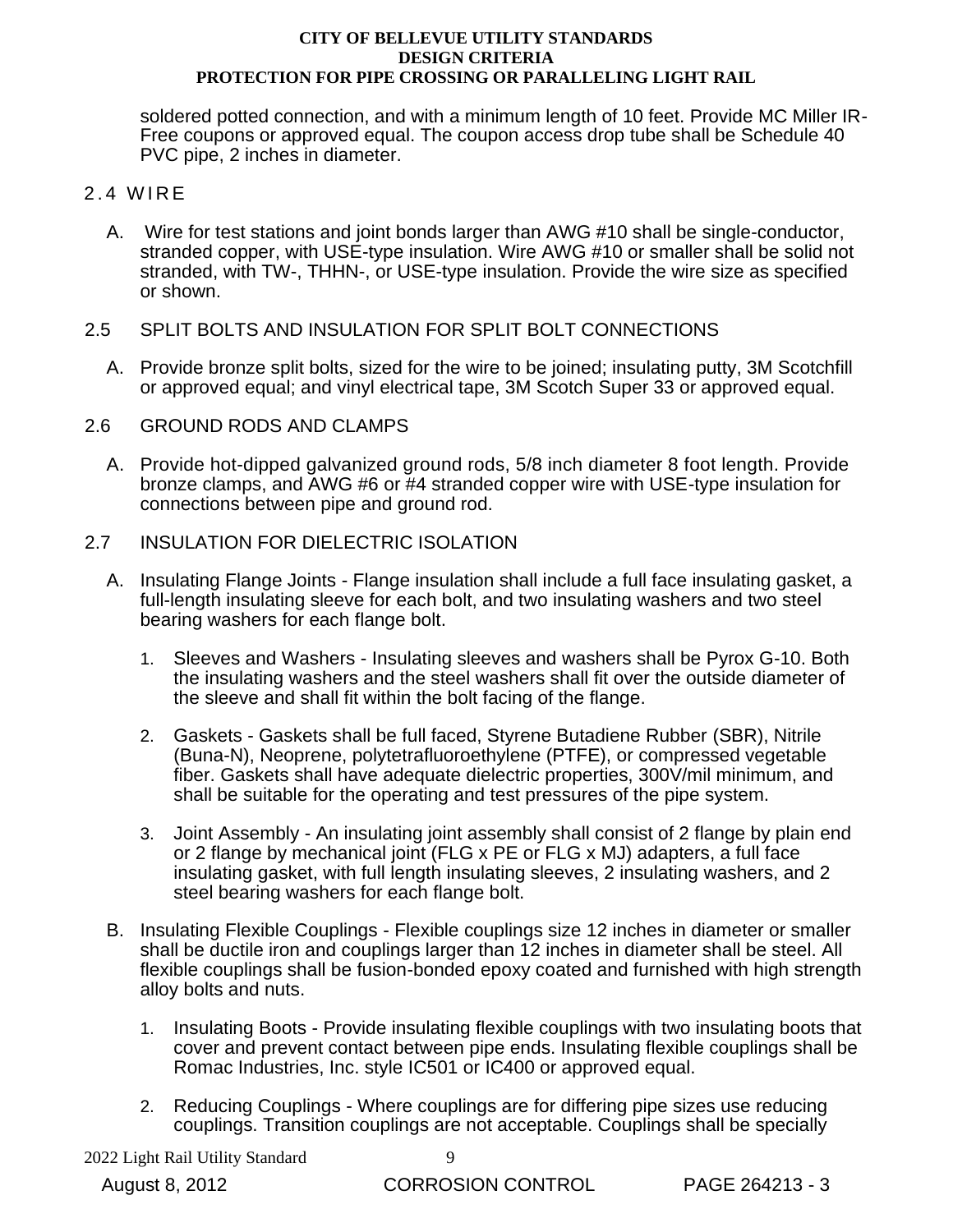ordered and sized for an insulating boot on one side and thrust restraint on the other side.

- C. Insulating Copper Service Fittings Fittings shall have insulators integral to the body of the fitting, as manufactured by Meuller Company or approved equal. The design of the fitting shall include a mechanical restriction to prevent the copper tube from passing through the insulation.
- D. Insulating Wall Seals Wall seals shall consist of compression disks and pressure plates made of dielectric materials. Insulating wall seals shall be Model C Insulating Type as manufactured by Link Seal or approved equal.

## 2.8 CASINGS AND SLEEVES

- A. Casing Spacers and Casing End Seals Casing spacers shall be constructed with fusion-bonded epoxy coated steel bands and reinforced insulating runners. If stainless steel bands are approved by the Owner, the bands shall be separated from the pipe with a manufacturer's elastomeric boot. Casing end seals shall be pull-on style with stainless steel clamps, custom sized for the OD of the casing and carrier pipe. Provide end seals, Type C, as manufactured by PSI or approved equal. Polyethylene encasement shall extend through the end seal and casing.
- B. Sleeve Slip-on and End Seals Sleeves shall be ASTM D1785 Schedule 80 PVC pipe, 4 inch minimum pipe diameter.
	- 1. Sleeve End Seals for DI Pipe- End seals for sleeved pipe shall be concentric elastomeric couplings PVC to DI with stainless steel clamps as manufactured by FERNCO, Inc. or approved equal. Couplings shall be sized to specific pipe type and size.
	- 2. Sleeve End Seals for Copper Service End seals for sleeved copper services shall be pull on elastomeric molded pipe sleeve seals with stainless steel clamps. Provide pipe sleeves by Fernco, Inc. or approved equal. Step down from 4 inch to the required copper tube size with schedule 80 PVC reducers. Molded end seals shall be sized specific to the pipe type and size.
	- 3. Sleeve Wrapped Furnish 40 mil PVC reinforced geo-membrane with 300V/mil dielectric strength and minimum 150 pound puncture resistance and 150 pound tensile strength.

## 2.9 POLYETHYLENE ENCASEMENT AND TAPE WRAP:

- A. Polyethylene Encasement for DI Pipe Furnish 8 mil Type 2 high density cross laminated polyethylene film in accordance with AWWA C105 tube type encasement. Polyethylene sheet is not acceptable. Furnish polyethylene encasement from the same manufacturer that supplies the ductile iron pipe.
- B. Tape Wrap Coating for Casing Provide tape wrap coating for casing pipes in accordance with AWWA C203, AWWA C209, AWWA C214, or AWWA C216. Provide tape system per manufacturer's requirements for repair and to cover holdbacks.
- C. Tape Wrap for Copper Tube Provide a 20 mil minimum PVC tape wrap coating for copper services and insulating joints. Provide Scotchwrap 51 or approved equal.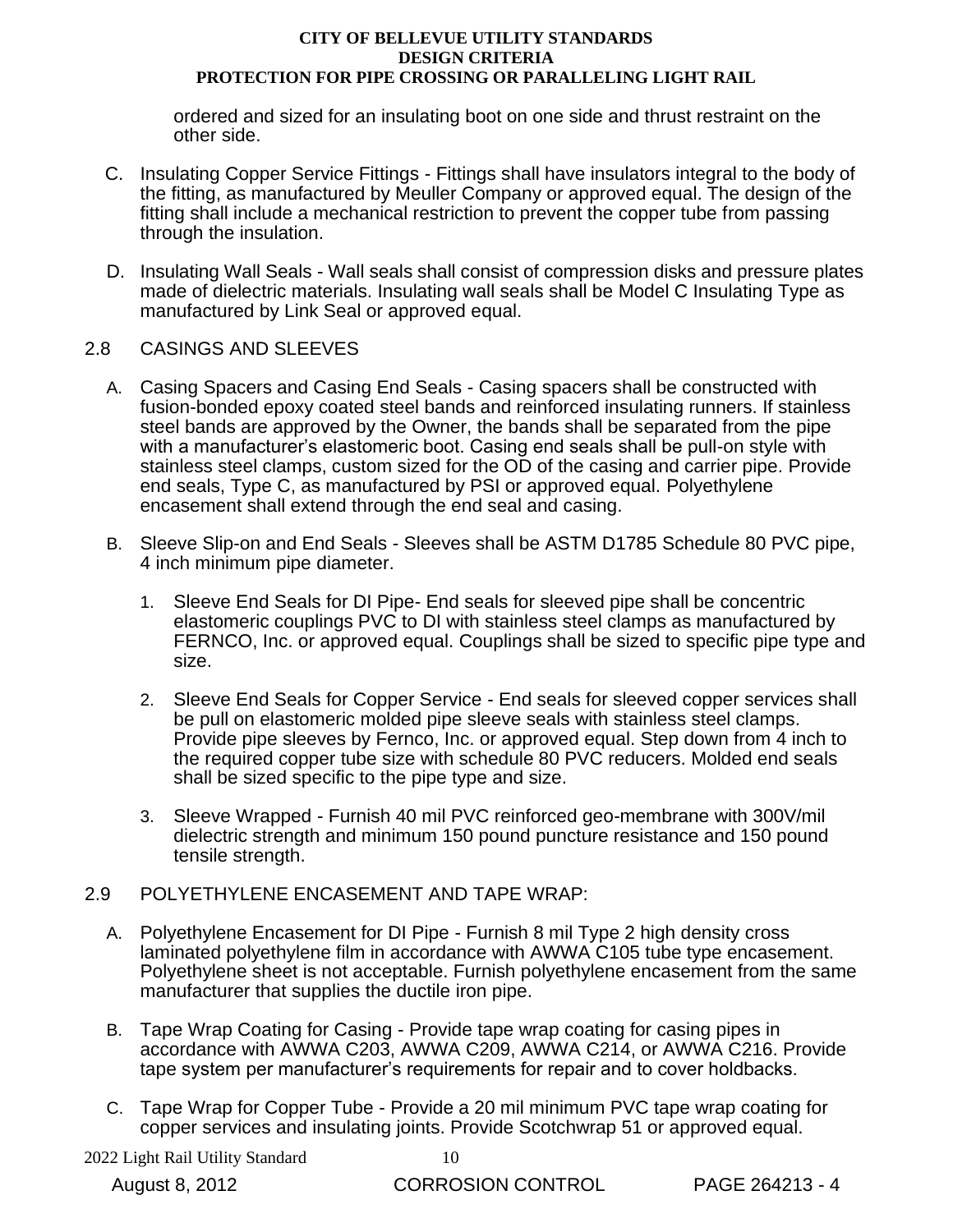D. Tape Wrap Coating for Specials - When specified provide petrolatum wax tape system per AWWA C217 with an auxiliary thin film conforming stretch outlet wrap.

## 2.10 THIN FILM COATINGS

- A. Epoxy Coating for Buried Casing, and Epoxy Coating for Mortar Coated Steel Pipe (MCSP) and Concrete Cylinder Pipe (CCP) - for casing pipe provide coating materials per AWWA C210, AWWA C213, except no coal tar epoxy will be allowed. For MCSP and for CCP the coating shall be applied by the manufacturer at the manufacturing plant and shall be the standard dielectric epoxy provided by the manufacturer for pipe in stray current and corrosive environments per AWWA M-9.
- B. Epoxy Repair Provide 100% solids 2 component quick cure epoxy coating, NSF approved for potable water. Provide 3M Scotchkote 323 brush grade or approved equal.
- C. Epoxy Coatings for Pipe on Bridges Provide epoxy primer and intermediate coats with an aliphatic polyurethane topcoat. Provide Pota-Pox epoxy primer and intermediate coats and an Endura-Shield polyurethane topcoat all by Tnemec or approved equal.
- D. Moisture Cured Urethane Coating for Pipe on Bridges Provide a zinc and micaceous iron oxide moisture-cured urethane system. Provide an MC-Miozinc primer, an MC Miomastic intermediate coat, and a Ferrox A topcoat all by Wasser High Tech Coatings or approved equal.
- E. Thixotropic Mastic Coating Provide a thixotropic mastic coating for field repair of existing coal-tar enamel that is not in contact with potable water. Provide Carboline Bitumastic 50 or approved equal.
- F. Leafing Aluminum Epoxy Coating Provide a leafing aluminum epoxy mastic for marginally prepared surfaces. Provide Carbomastic 15 LO by Carboline or approved equal.
- G. Galvanizing Galvanized items shall be per ASTM A123 & ASTM A153. Provide zinc base alloys for repair per ASTM A780. Hot stick method, zinc-rich paints are not acceptable.
- H. Silicate Concrete Coating Provide a water based silicate sealer for waterproofing the exterior surface of new concrete vaults.

## 2.11 MORTAR, GROUT, GROUT BAND

A. Mortar and grout shall be a chloride free Portland cement and sand mix with not less than 1 part cement to 3 parts sand or a proprietary cementitious chloride free mix approved in writing by the pipe manufacturer. The grout band shall physically contain the mortar/ grout and prevent moisture loss.

## 2.12 BACKFILL

A. Backfill in the pipe zone shall be aggregate or sand. Controlled density fill (CDF) and

2022 Light Rail Utility Standard 11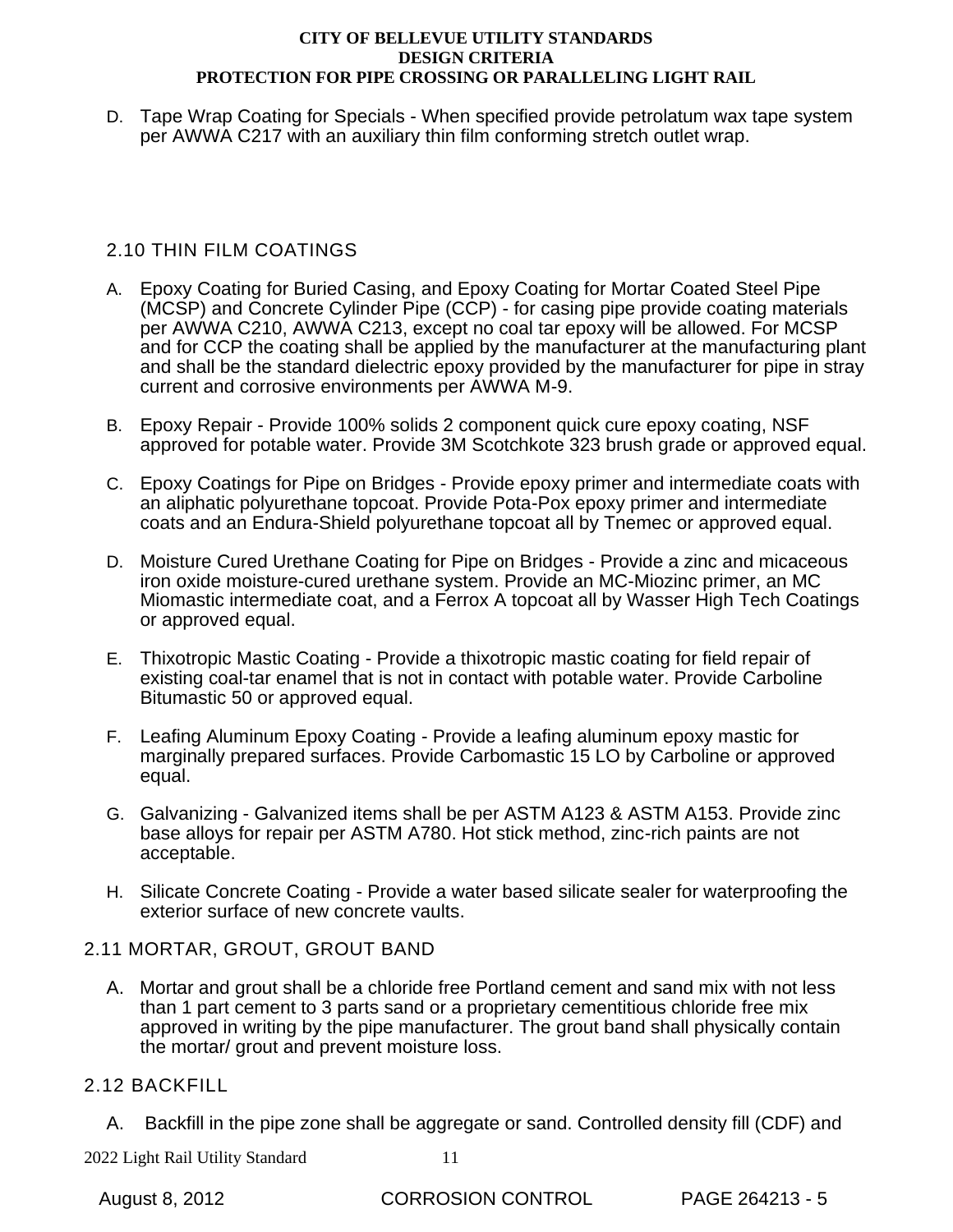controlled low strength material (CLSM) are not acceptable. For tape wrapped pipe and polyethylene encased pipe, backfill shall be Class C backfill produced from crushed gravel.

## 2.13 MISCELLANEOUS:

- A. Pipe Hangers All pipe hangers shall be hot-dip galvanized after fabrication.
- B. Aluminum Aluminum in contact with concrete or stainless steel shall be paint coated in areas of contact with a non-alkyd based paint suitable for contact with concrete.
- C. Stainless Steel The exterior surface of stainless steel that is in contact with ductile iron shall be paint coated with a coal tar mastic or surface tolerant epoxy.

## **PART 3 -- EXECUTION**

- 3.1 PIPING IN VAULTS AND FACILITIES
	- A. Piping in vaults and above ground facilities shall be painted with a leafing aluminum epoxy mastic. All pipe hangers and pipe supports shall be hot-dip galvanized.
- 3.2 EXOTHERMIC WELDING AND UNDERGROUND ELECTRICAL CONNECTIONS
	- A. General Unless otherwise specified, all electrical connections to the pipe shall be by exothermic welding or pin brazing. Properly cover exothermic or pin brazed welds with weld caps or in the case of mortar coated steel or Concrete Cylinder pipe (CCP), tape the exposed copper of weld and wire with vinyl electric tape then encase in mortar. Provide sufficient space between adjacent exothermic welds to install a full sized weld cap on each weld. Repair all damaged pipe coating in accordance with the manufacturer's recommendations. Prior to coating, test all exothermic or pin brazed welds by striking with a hammer in a manner approved by the professional engineer or specialist in cathodic protection.
	- B. Pipe Joint Bonds Provide pipe joint bonds to assure electrical continuity except where electrical isolation is specified. Connections to the pipe shall be by exothermic welding or by pin brazing. Bond wires shall be un-spliced wire with field welds made in the trench. Alternatively, "pig tails" can be pre-welded or pin brazed to the pipe then the pigtails spliced together in the trench with split bolt connectors. Joint bonds with lug terminals can be field connected to pin brazed threaded studs. To permit inspection of the welds and pin brazing and to prevent damage to the weld caps, apply all protective coating after the joint is in place and complete. Insulate the split bolt and all exposed copper wire by encapsulating with electrical insulation putty, Scotchfill® Insulating Putty or approved equal, molding the connection smooth, and then wrapping the connection at 50% overlap with vinyl electrical tape, Scotch Super 33 or approved equal.
	- C. Joint Bond Configuration There shall be a minimum of two parallel joint bond wires, AWG #2, at each pipe joint. Valves and fittings may be bypassed by bond wires, but the valve or fitting must be made electrically continuous with the pipeline by a single wire, AWG #2 or AWG #4 that connects directly to a pipe section or connects to a joint bond wire (header run) with a split bolt connection. An assembly of valve and fittings may have a single bond wire (tap) from each component piece split bolt connected to a header run (AWG #2) that connects at each end, directly to a pipe section by exothermic weld or by split-bolt connection to a joint bond wire.

2022 Light Rail Utility Standard 12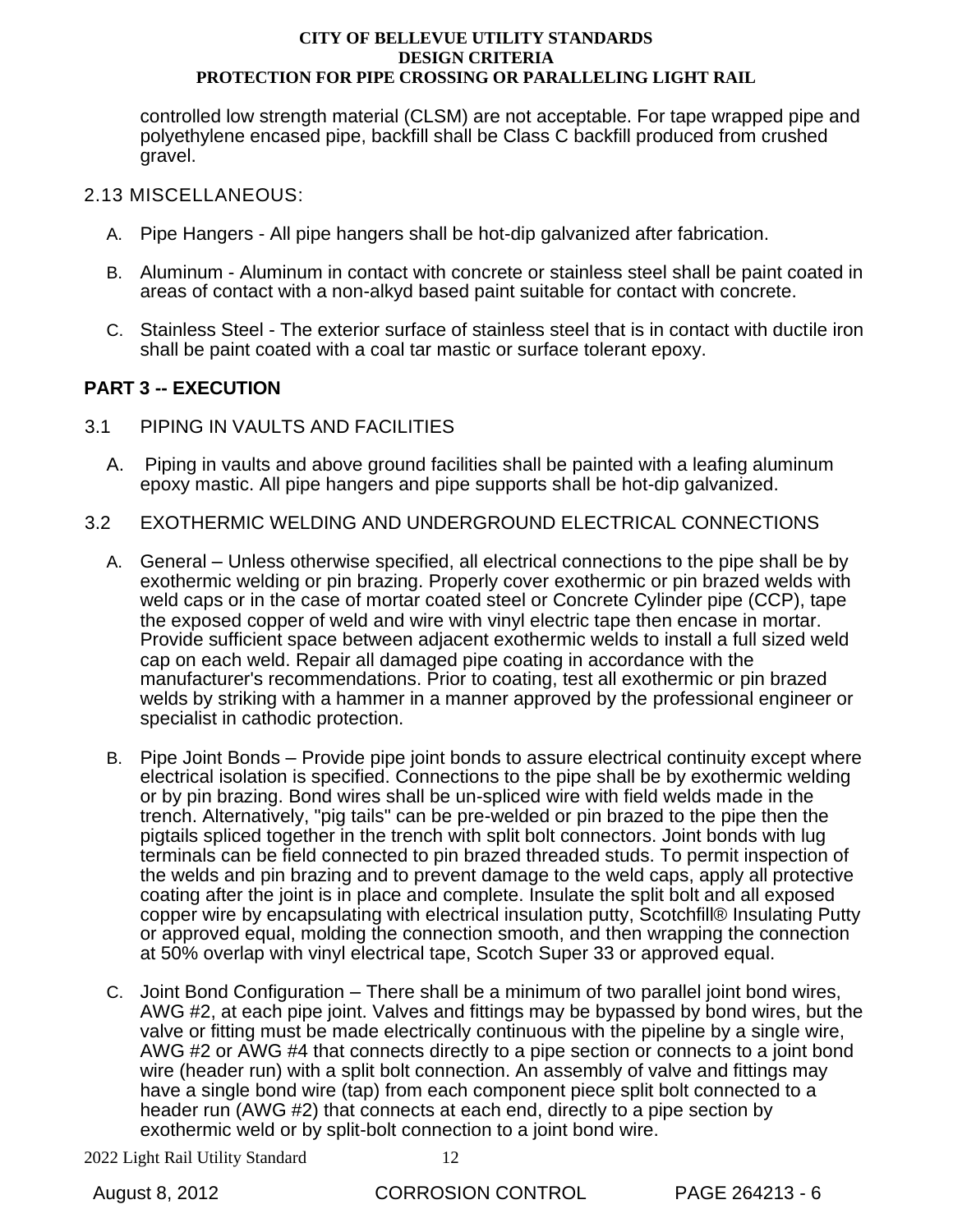- D. Wiring All wiring is to be splice-free, except where splices are specified or shown or as approved. Coil or snake all buried wire with sufficient slack to prevent stress from backfill operations and earth settlement. All wire is to be buried a minimum of 30 inches above finish grade or installed in rigid conduit. All wire at test stations shall extend a minimum of 30 inches below finished grade or shall be installed in rigid conduit. Repair any damage to the wire insulation with self-adhering butyl rubber electrical tape, Scotch No. 130C or approved equal, and over wrap with vinyl electrical tape, Scotch No. 33 or approved equal. Spirally apply each layer at 50% overlap. This repair method is not applicable to repair of any wire in an impressed current system.
- E. Split Bolt Connections Split bolt connections shall be limited to the connection of two wires. Three or more wires at one split bolt are not allowed. Connection of taps to header runs may be accomplished by stripping an appropriate length of insulation from the header without cutting the wire and connecting the tap at that point with a split bolt for each tap.

## 3.3 GROUND RODS

- A. If the service is dielectrically isolated from the main, provide a ground rod, installed per National Electric Code, and connected to the customer side of the service.
- 3.4 GALVANIC ANODE INSTALLATION
	- A. General Unless specified otherwise, install anodes 5 feet below the pipe invert, positioned under the pipe or up to 3 feet perpendicular from the pipe edge. Do not place the anodes within 3 feet of a neighboring metallic structure. When anodes are distributed along the pipeline, alternate the perpendicular offset from one side of the pipe to the other.
	- B. Location Install the anode in clean, native backfill and not in the select bedding material. Locate anodes a minimum of 5 ft apart. Thoroughly soak the anode in water prior to installation. Compact the backfill to 95% of maximum density to 1 foot above the anode. Evenly distribute anodes along main and branch line installations. Anodes may be grouped at the ends of casings and short runs of pipe; maintain 5 ft minimum distance between anodes.
	- C. Connection The anode lead wire shall be exothermically welded to the pipe. Alternatively the anode shall be connected to a joint bonding wire by using a split-bolt connection. Distances between anodes are nominal lengths and anode connections shall be made at pipe joints. Unless otherwise specified, for ductile iron water mains and steel pipe and casings, provide anodes as shown.
- 3.5 TEST STATION INSTALLATION LOCATE TEST STATIONS AS FOLLOWS:
	- A. Isolation Joint Test Stations (TSIJ) Provide a test station at all buried insulated flanges and insulating couplings, except insulated connections on copper services. Provide a test station at the dielectric isolation between mortar coated steel or CCP lines and dielectrically isolated branch lines, unless the Engineer elects to not install test stations at these locations. Insulating Joint Test stations shall have (2) AWG #8 wires welded to each side of the dielectric joint, 4 wires total.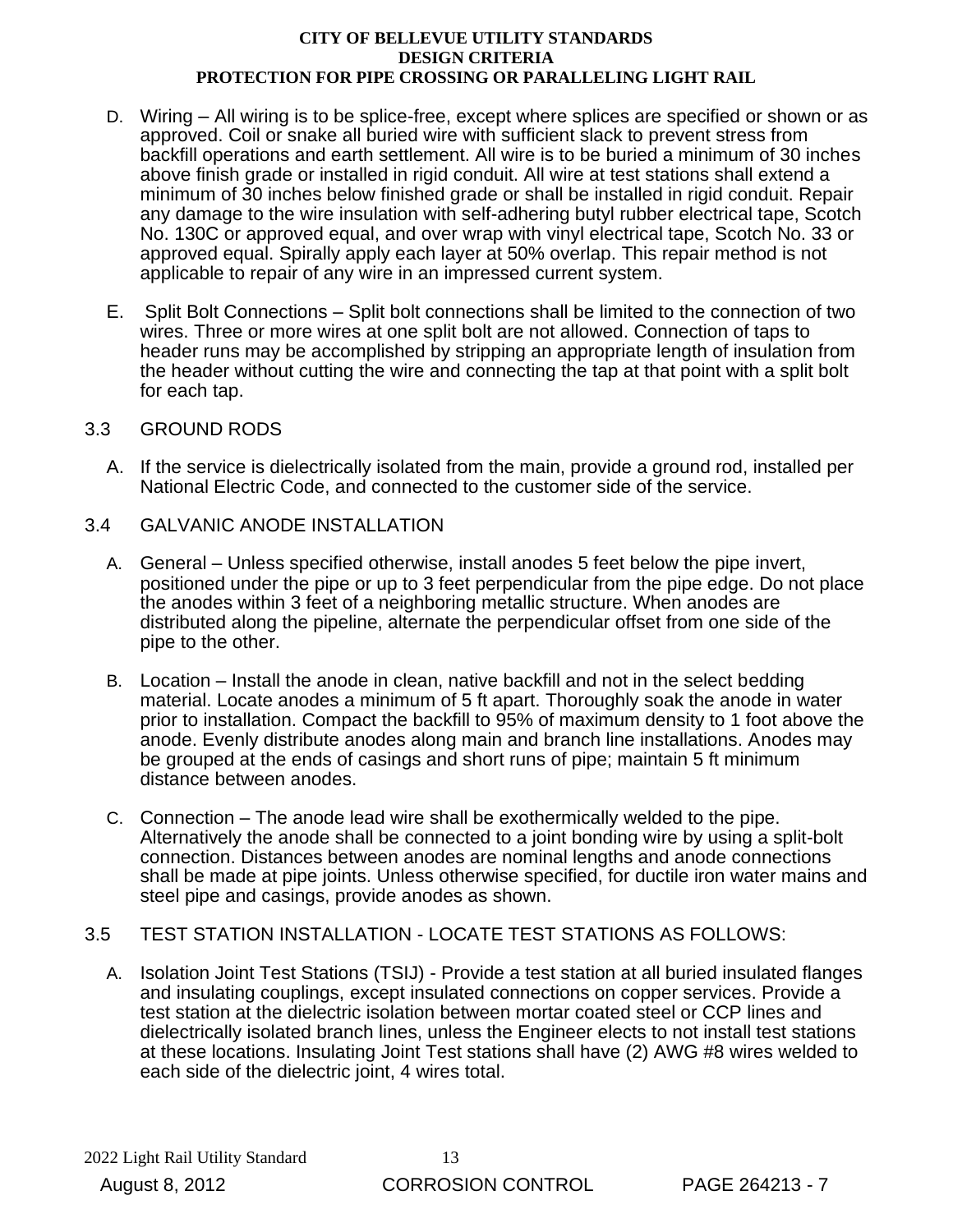- B. Casing Test Stations (TSC) Provide one test station at each end of the casing. Casing Test Stations shall have (2) AWG #8 wires welded to the main and (2) AWG #8 wires welded to the casing, 4 wires total.
- C. Monitoring Test Stations (TSM) Provide a monitoring test station with cathodic protection monitoring coupons where water mains cross cathodically protected foreign lines and where water mains cross electric rail tracks. Monitoring Test Stations shall have (2) AWG #8 wires welded to the main, and (2) cathodic protection monitoring coupons, each with (2) AWG #12 wires, 6 wires total.
- D. Combination Test Stations (TSC/IJ) When two or more test stations on the same pipe are adjacent to each other (within 15 feet) they may be combined and the test wires run to a single flush mounted test station. A TSIJ near the end of a casing may be combined with the TSC into a single test station with two AWG #8 wires to the casing, two AWG #8 wires to the casing side of the dielectric joint and two AWG #8 wires to the far side of the dielectric joint, 6 wires total. A TSM can be included in the combined test station by providing (2) cathodic protection monitoring coupons without additional wires to the pipe or casing.

## 3.6 DIELECTRIC ISOLATION:

- A. General Provide pipe isolation with insulating flange joints, or insulating flexible couplings. Insulating joints shall be separate assemblies and not incorporated into joints with valves or other appurtenances with the exception of branch lines connected to Mortar Coated Steel Pipe (MCSP) or Concrete Cylinder Pipe. Where a branch line connects to a flange integral with a section of MCSP or CCP, a separate assembly is not required. Copper services shall be isolated with meter stops designed with integral insulation. Use insulating wall seals at all concrete wall penetrations.
- B. Insulating joints Mechanical joint assemblies of flange coupling adapters may be assembled above grade complete with attached test wires. Tape the flange edge of insulating joints with PVC tape to prevent particle bridging across the flange faces. Insulating flexible couplings shall have an insulating boot on each pipe end. Reducing insulating flexible couplings shall have a boot on one pipe end and restraining bolts on the other. Transition couplings are not acceptable. Use reducing couplings to accommodate differing pipe size. Joint restraint at flexible couplings shall only use hotdip galvanized rod and nuts and shall be insulated from the non-cathodically protected side of a joint, or insulated from the mortar coated side of a joint, or insulated on one side of the joint if both sides are cathodically protected.

## 3.7 POLYETHYLENE ENCASEMENT SLEEVE WRAPPED AND TAPE WRAPPED:

A. Polyethylene Encasement Installation - Install polyethylene encasement, tube type, on all ductile iron pipe and appurtenances. Install one length of polyethylene tube encasement for each length of pipe in accordance with AWWA C105, Method A. Every 6 feet along the pipe, secure the polyethylene tube encasement with tape full circumference. The use of polyethylene sheets will not be allowed. Install 40 mil geomembrane around mechanical joints and similar connections where the polyethylene can be punctured or ripped. Tape the ends and seams of the geo-membrane with tape and then cover the pipe joint with the adjoining polyethylene encasement. Bedding and backfill around polyethylene or geo-membrane encased pipe shall be Class C backfill produced from crushed gravel.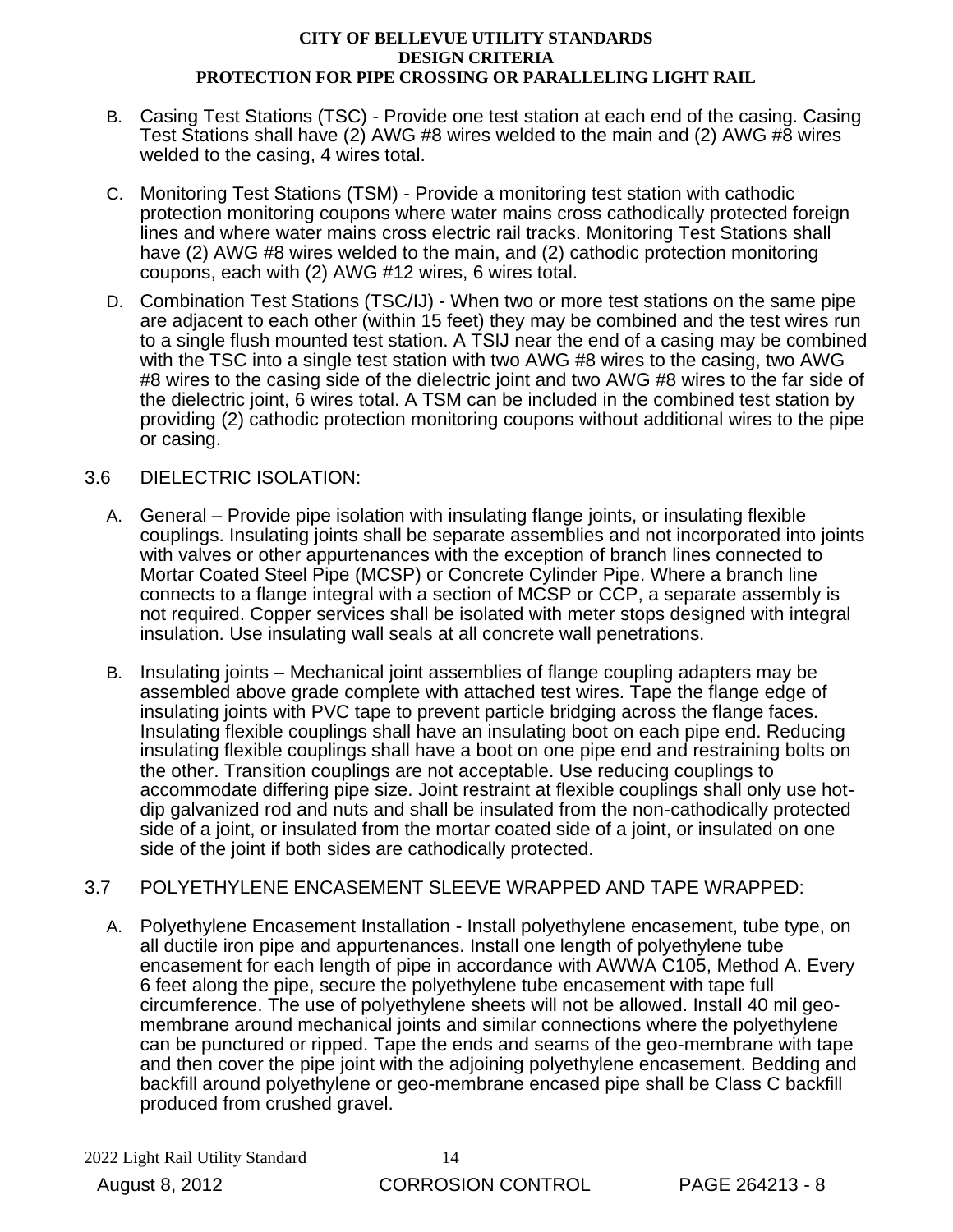- B. Sleeve Wrapped Installation Install geo-membrane when crossing a cathodically protected foreign line where the pipe configuration does not allow for a PVC pipe sleeve.
- C. Tape Wrapped Coating for Casings Apply tape wrapped coating on steel casing pipe in accordance with AWWA C203, AWWA C214, AWWA C216 for manufacturer applied tape wrap and AWWA C209 for minor field applications. For tape wrapped coating repairs and other coating holdback areas, apply repair tape system per manufacturer's requirements. Apply petrolatum wax tape per AWWA C217 with outer wrap only where directed.
- D. Tape Wrapped Coating for Copper Services Provide 20 mil PVC tape wrap and apply at 50% overlap, 40 mil total. Wrap the copper tube, and all fittings including corporation and meter stop.
- E. Mortar Coated Steel (MCSP) and Concrete Cylinder Pipe (CCP) Transmission mains shall have continuous mortar coating over all in-line valves, fittings, and other appurtenances, regardless of underlying coating, except where allows the application of a dielectric coating and installation of anodes at a valve, fitting or other appurtenance is allowed in lieu of mortar coating.

## 3.8 THIN FILM COATINGS

- A. Paint for Buried Casings, Casing Welds Provide an epoxy coating per AWWA C210 and AWWA C213. Any angle iron, c-channels, lubricating or grout pipe, fins, or other appurtenances connected to the casing shall be epoxy coated on all sides. For field repairs, prepare the surface by power tool cleaning, SSPC-SP3, and repair with a 100% solids epoxy, one coat of 25 mil dry film thickness (mdft), or as when permitted, coat the weld with a thixotropic coal tar mastic, one coat of 20 mdft.
- B. Paint Coating for Pipe in Vaults and Facilities Coat all piping except fittings and specials that are factory coated with fusion-bonded epoxy. Prepare the surface by power tool cleaning, SSPC-SP3, or shop abrasive brush blasting, SSPC-SP7. Use a needle gun or abrasive blast to disrupt the asphaltic coating on ductile iron pipe and fittings, but it is not necessary to remove all asphaltic coating. All work in vaults and facilities shall be done with HEPA filter equipment. Do not coat bolt areas such as flanges or restrained joint holdback areas until connection is complete. Coat with a leafing aluminum epoxy mastic, Carboline Carbomastic 15 or approved equal, 2 coats minimum with 6 mdft per coat, 12 mdft total.

Steel pipe, fittings and specials, 16" diameter and larger, shall be shop coated, except for hold backs, prior to installation. Surface preparation shall be near white abrasive blast SSPC-SP10 and the coating shall be a leafing aluminum epoxy mastic, 2 coats 6 mdft per coat, 12 mdft total.

- C. Paint Coating for Pipe on Bridges Shop blast and shop coat pipe except for hold back areas. Surface preparation and application of coatings shall be in accordance with manufacturer's written recommendations
	- 1. Ductile Iron (DI) Pipe For ductile iron pipe prepare the surface by power tool cleaning, SSPC-SP3, or shop abrasive brush blasting, SSPC- SP7. Use a needle gun or abrasive blast to disrupt the asphaltic coating on DI pipe and fittings, but it is not necessary to remove all asphaltic coating. Do not coat bolt areas such as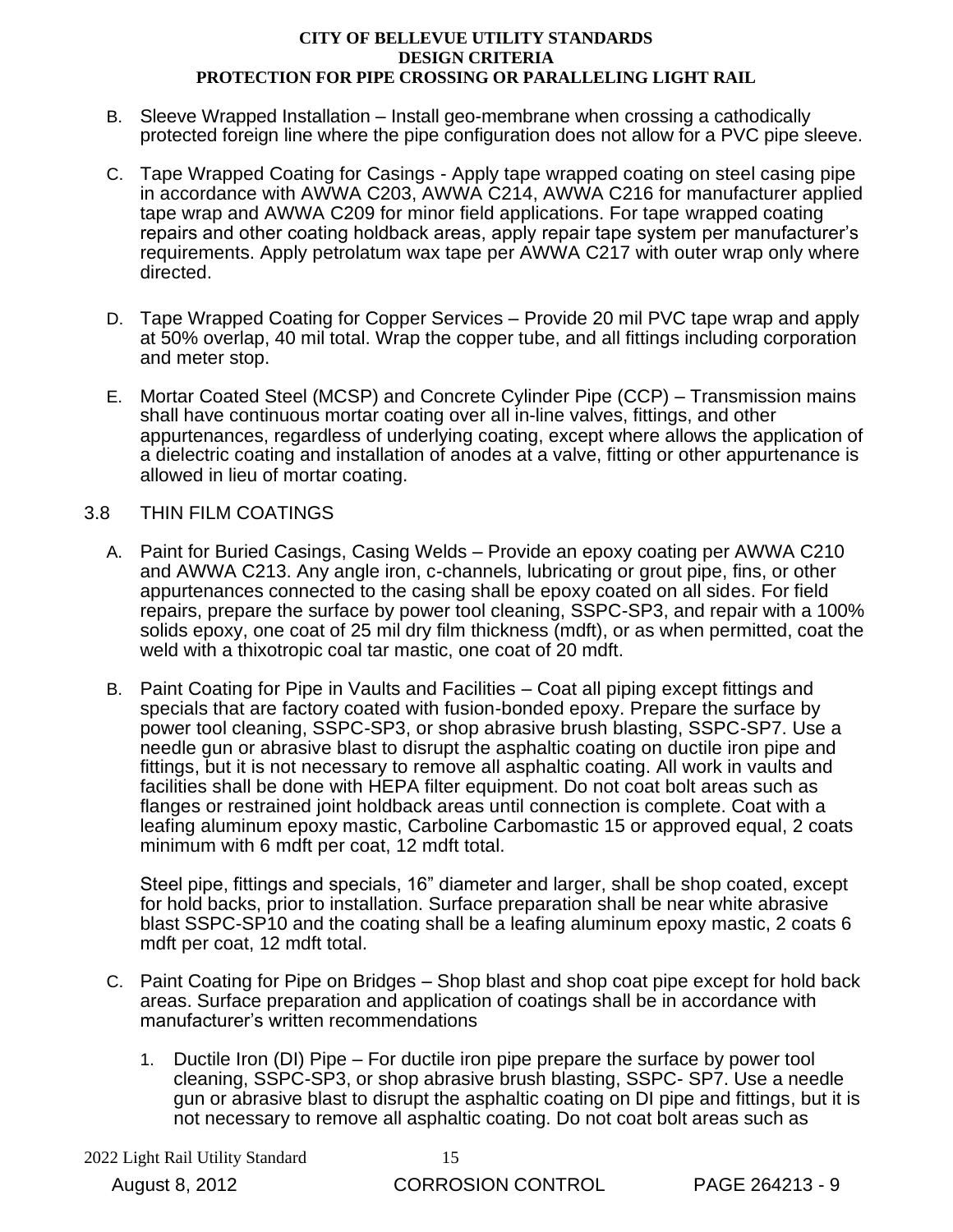flanges or restrained joint holdback areas until connection is complete. Coat with a leafing aluminum epoxy mastic, Carboline Carbomastic 15 or approved equal, 2 coat minimum with 6 mdft per coat, 12 mdft total.

- 2. Steel Pipe For steel pipe prepare the surface by near white abrasive blasting SSPC-SP10. Coat with:
	- a. leafing aluminum epoxy mastic, 6 mdft per coat 12 mdft total, or
	- b. an epoxy coating system, 3 coats of 3-4 mdft per coat, 9-12 mdft total, or
	- c. a moisture-cured urethane system at 3 mdft prime coat, 3 mdft intermediate coat, and 2 mdft topcoat, 8 mdft total. d. Galvanizing - Repair of galvanizing shall be per ASTM A780 using the zinc based alloys "hot stick" method. Zincrich paint is not permitted.

## 3.9 TESTING AND VERIFICATION

- A. Quality Assurance The portion of the work that involves the installation and testing of galvanic cathodic protection, joint bonding, test stations, dielectric isolation, or coatings shall be conducted by a professional engineer regularly performing cathodic protection work or by an individual who is registered or certified by the National Association of Corrosion Engineers (NACE) as a cathodic protection specialist. Submit verification of registration or certification for written approval prior to the start of the work.
- B. Field Verifications The professional engineer or specialist in cathodic protection shall field verify the adequacy of the Contractor's personnel in handling and placing anodes, monitoring coupons, exothermic welding, installation of split bolt connectors, repair of coatings including weld caps, and measurements of dielectric isolation and bonding. The professional engineer or specialist in cathodic protection shall at the start of the work provide a list of qualified Contractor personnel and only these listed individuals shall perform such work for the Contractor.
- C. Testing During Construction Test all isolation joints after installation and prior to backfilling.
- D. Continuity and Isolation Testing Perform testing as follows:
	- 1. General Test all sections of pipeline, appurtenances, services, hydrants, regulator vaults, and appurtenances that are cathodically protected and dielectrically isolated for electrical continuity and dielectric isolation after all Contractor connections have been made.
	- 2. Test Current Response Measure the response of the pipe to the application of cathodic protection test current. If the application of the test current causes the pipe-to-soil potential to become more negative, electrical continuity of the pipeline, service runs, and appurtenances is indicated between that point and the point at which the test rectifier negative connection was made. The response of the potential shall be of a magnitude to demonstrate low resistance joint bonds. Electrical isolation across insulating fittings shall be indicated by the pipe-to-soil potential being more positive or only slightly negative in relation to the structure connected to the test rectifier.